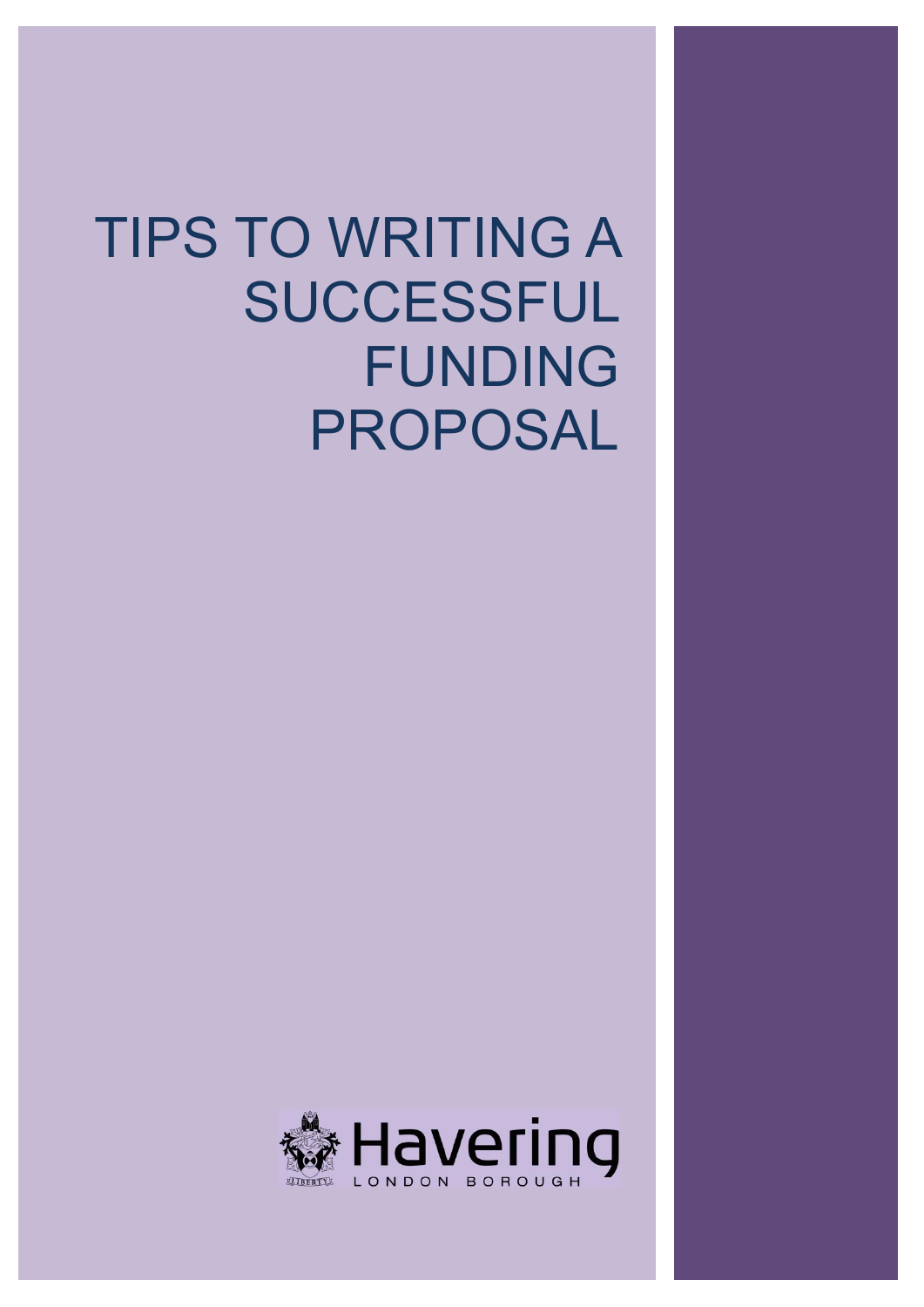# **CONTENTS**

| Section 1 | Ingredients of a Good Application          | $\mathbf{2}$    |
|-----------|--------------------------------------------|-----------------|
| Section 2 | A Fund-raising Health Check                | 3               |
| Section 3 | A Fund-raising Action Plan                 | 8               |
| Section 4 | Basic information to begin Fund-raising    | 9               |
| Section 5 | Developing a Project Profile               | 10 <sup>°</sup> |
| Section 6 | <b>Building Relationships with Funders</b> | 16              |
| Section 7 | <b>Fund-raising Research</b>               |                 |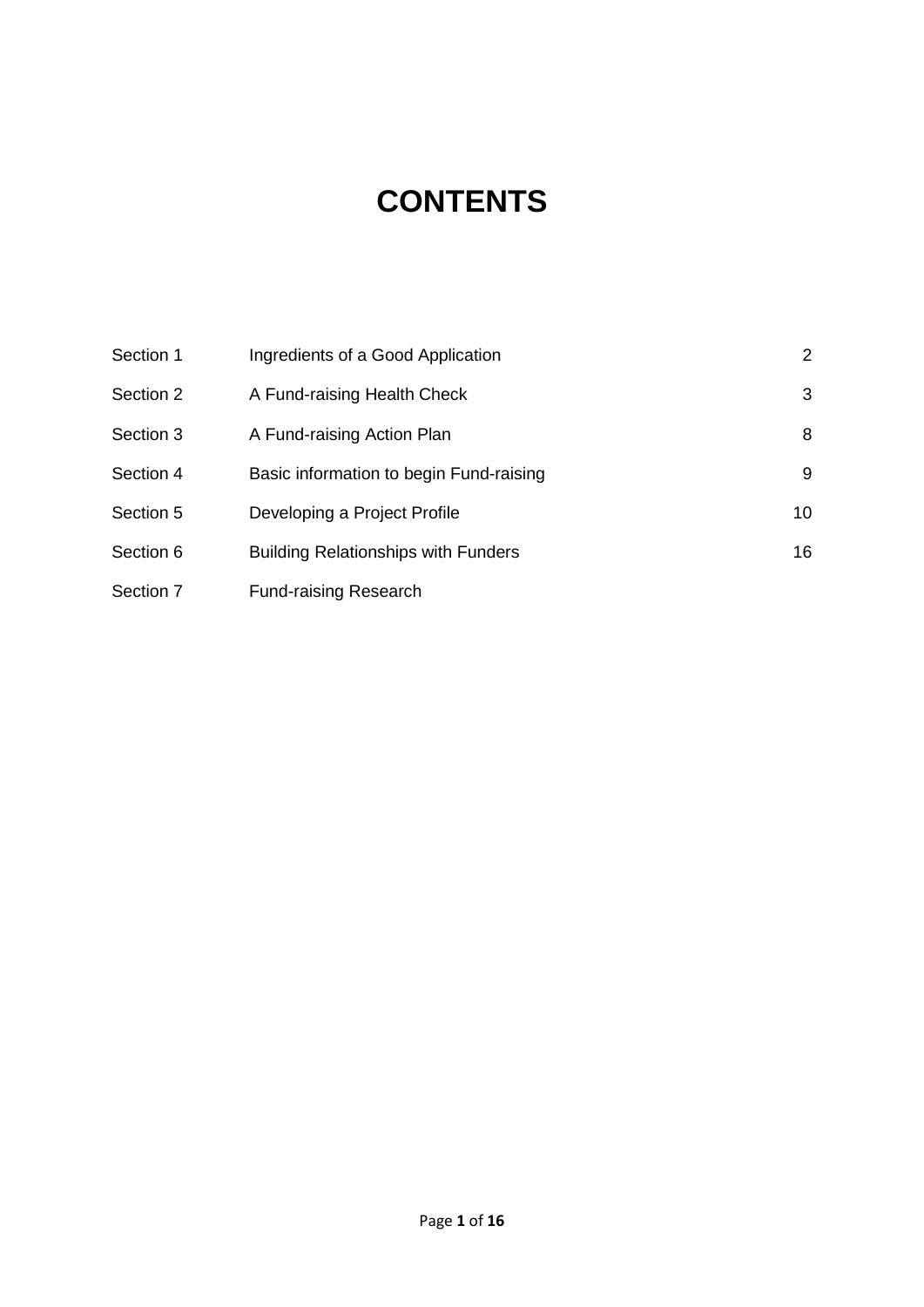# **Ingredients of a Good Application**

Meets the criteria

- Check income threshold
- How does your idea fit the fund?

#### Got a plan

- Make sure you have everything in place before applying
- **Project is ready to go, just need the EEE!**

#### Clear & Simple Language

- **Avoid jargon**
- Short sentences and bullet points
- **Answer the question**

### Use of Evidence

Have you any statistics or reports?

#### Sell Yourself

- **What is unique about your project?**
- $\blacksquare$  How does your work fill a gap?

### Use Accurate Costings

- **Itemise budget**
- Does it add up?

#### Check to make sure you have answered everything

Get someone else to read it, preferably from outside of your project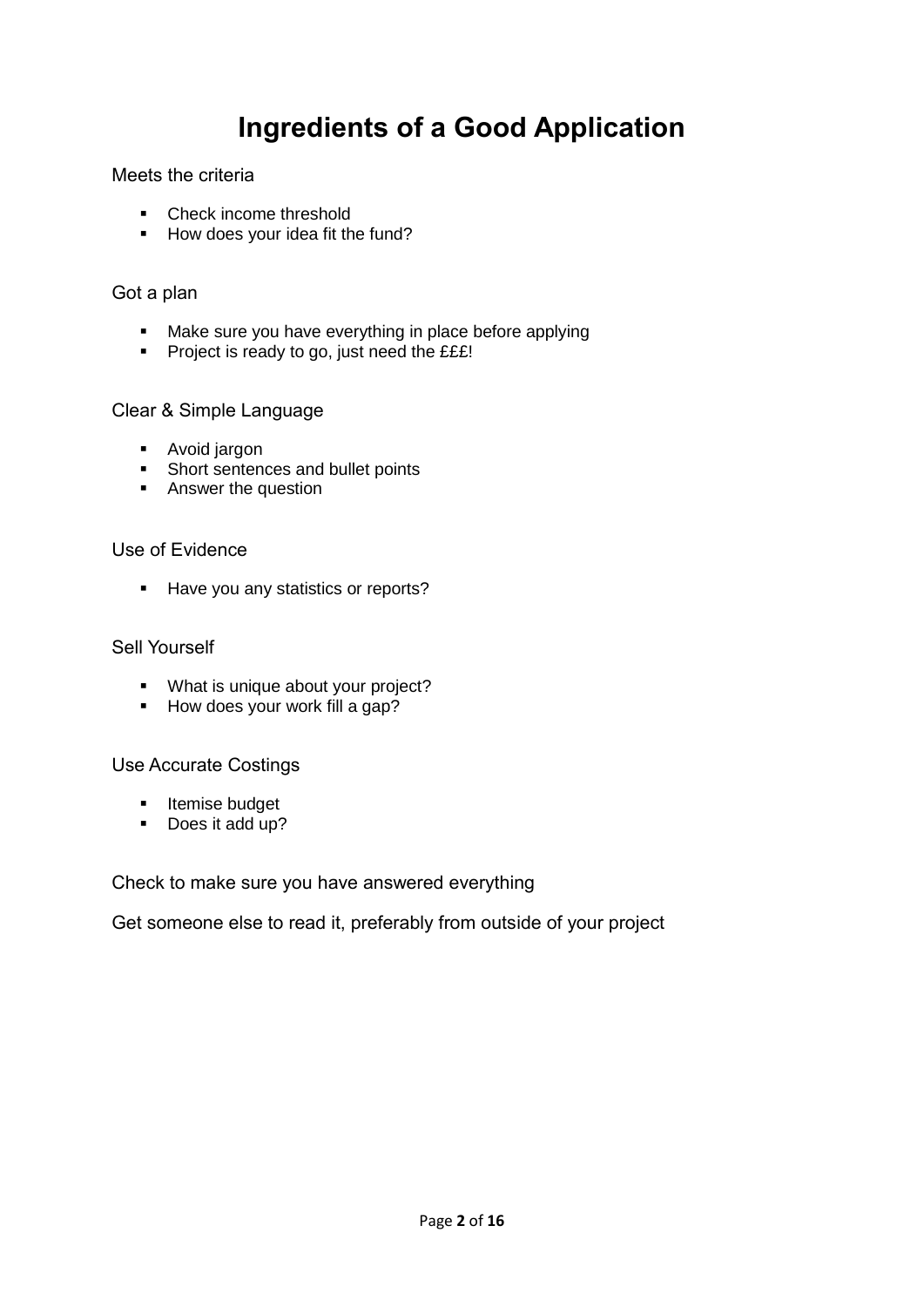# **A Fund-raising Health Check**

### *A self-assessment checklist*

#### **Name of organisation:**

#### **Date completed:**

This checklist will help your organisation to assess how well you meet the requirements of funders and supporters. A wide range of people should ideally be involved in completing this checklist (trustees, members of staff, young people and volunteers) as there may be completely different opinions about how your organisation is working and what it is achieving.

#### **1. Meeting a clear need**

It is important that all services provided are in response to the needs and views of the users of your group/organisation or the local community and take into account the needs of those who are most isolated and marginalised.

| Is your user group clearly defined?                                   | Comments: |
|-----------------------------------------------------------------------|-----------|
| Do you have statistics about young<br>people in your area?            |           |
| Do you have a clearly stated purpose?                                 |           |
| Do you ask young people what they think<br>of your services?          |           |
| Do you keep records of services<br>provided and enquiries dealt with? |           |
| Do you regularly review and evaluate<br>your services?                |           |

#### **2. Planning**

The most successful organisations are those that plan effectively. Good planning will mean your organisation will achieve more and will have a greater impact.

| Do you have an annual plan that is<br>written and implemented? | Comments: |
|----------------------------------------------------------------|-----------|
| Do you have a long term plan e.g. 3-5<br>years?                |           |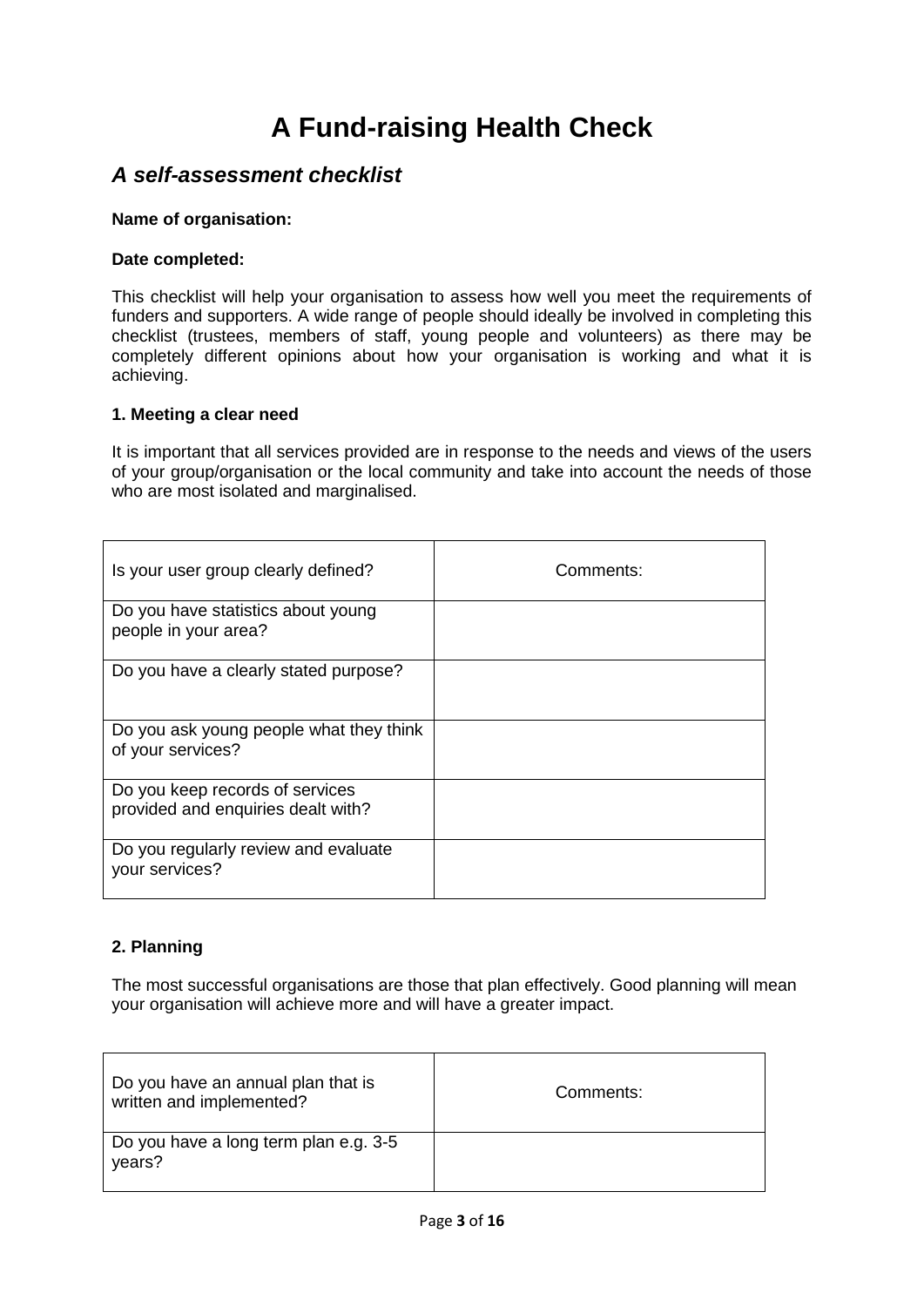#### **3. Ensuring that you are a well-run organisation**

Organisations must meet the legal requirements placed on a charity. They must also meet general legal requirements as employers and service providers: licensing, employment, health and safety and equal opportunities.

| <b>Charity Law</b>                                                                                                                             | <b>Comments</b> |
|------------------------------------------------------------------------------------------------------------------------------------------------|-----------------|
| Are you registered as a charity?                                                                                                               |                 |
| Do you have a written constitution that is<br>up to date and covers all your activities?                                                       |                 |
| Are your management committee<br>members aware of their legal powers and<br>duties and their personal responsibilities?                        |                 |
| Do you return your annual reports and<br>accounts as required by the Charity<br>Commission and SORP?                                           |                 |
| Are you aware of the legal and licensing<br>requirements for activities and<br>fundraising?<br>Trading<br>Collections<br>Lotteries and raffles |                 |

| <b>Management Committee</b>                                                                                                      | <b>Comments</b> |
|----------------------------------------------------------------------------------------------------------------------------------|-----------------|
| Does the management committee meet often<br>enough to carry out its business?                                                    |                 |
| Do you have members with relevant<br>experience?                                                                                 |                 |
| How do you support young peoples'<br>representatives on the management<br>committee so that they can participate<br>effectively? |                 |
| Do members have clear roles and<br>responsibilities?                                                                             |                 |
| Are meetings well organised?                                                                                                     |                 |
| Are effective decisions made?                                                                                                    |                 |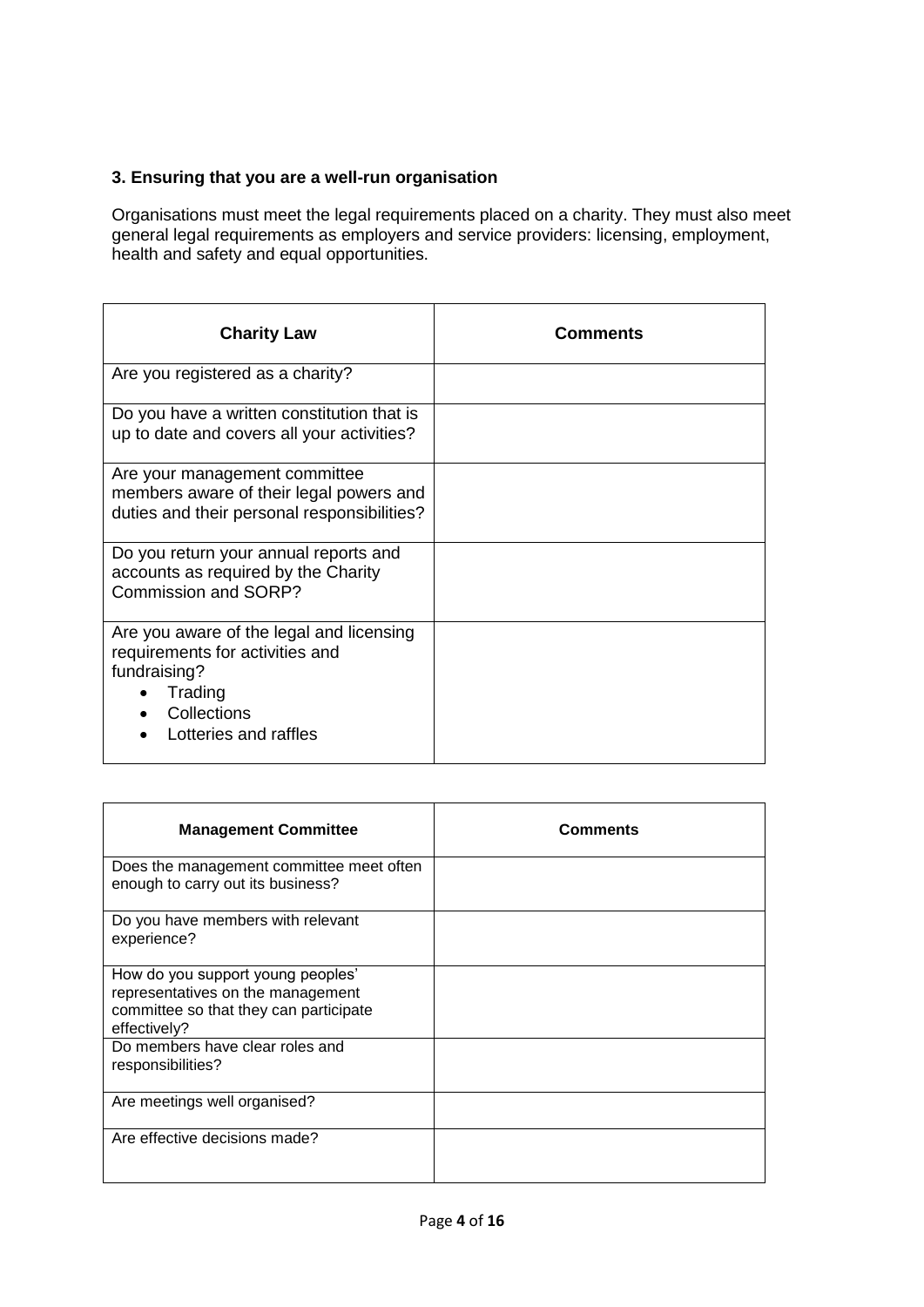| <b>Equal Opportunities</b>                                      | <b>Comments</b> |
|-----------------------------------------------------------------|-----------------|
| Do you have an equal opportunities<br>policy/statement?         |                 |
| Do you comply with the laws relating to equal<br>opportunities? |                 |

| <b>Premises and equipment</b>                                                                                      | <b>Comments</b> |
|--------------------------------------------------------------------------------------------------------------------|-----------------|
| Do your premises meet your needs?                                                                                  |                 |
| Are your premises and equipment properly<br>insured?                                                               |                 |
| <b>Public liability</b><br>$\bullet$<br><b>Employers liability</b><br>٠<br><b>Buildings insurance</b><br>$\bullet$ |                 |

| <b>Health and Safety</b>                                                                                                   | <b>Comments</b> |
|----------------------------------------------------------------------------------------------------------------------------|-----------------|
| Do you have a written health and safety<br>policy?                                                                         |                 |
| Do you carry out regular risk assessments?                                                                                 |                 |
| If your work with young people involves food,<br>does food storage, preparation and delivery<br>meet relevant legislation? |                 |
| Are vehicles and equipment well maintained?                                                                                |                 |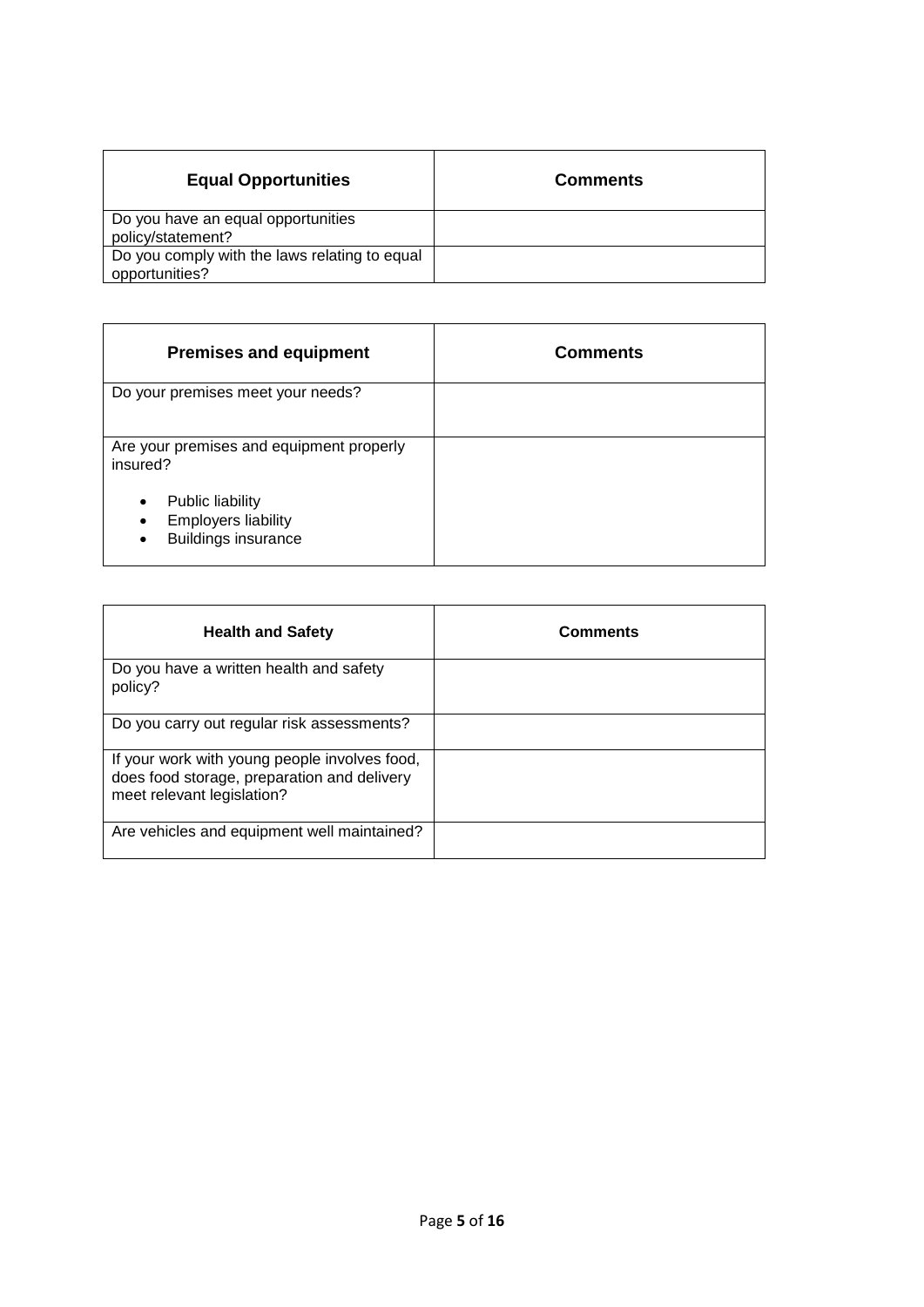| <b>People</b>                                                                                                                                          | <b>Comments</b> |
|--------------------------------------------------------------------------------------------------------------------------------------------------------|-----------------|
| Do you have procedures for staff and<br>volunteer recruitment and selection?                                                                           |                 |
| If you employ staff do they have job<br>descriptions, contracts and terms of<br>employment?                                                            |                 |
| Is there a clear line management structure?                                                                                                            |                 |
| If you employ staff do you have employment<br>policies for grievance, disciplinary, induction,<br>sickness, holidays, pay, expenses and<br>redundancy? |                 |
| Do you provide regular support and<br>supervision for staff and volunteers?                                                                            |                 |
| Do you have a volunteer policy?                                                                                                                        |                 |

| <b>Training</b>                                                                                                     | <b>Comments</b> |
|---------------------------------------------------------------------------------------------------------------------|-----------------|
| Is training provided for                                                                                            |                 |
| Management Committee?<br>$\bullet$<br>Staff?<br>$\bullet$<br>Volunteers?<br>$\bullet$<br>Young people?<br>$\bullet$ |                 |

| <b>Other policies</b>                                                              | <b>Comments</b> |
|------------------------------------------------------------------------------------|-----------------|
| Do you have a confidentiality policy?                                              |                 |
| Do you have a child protection policy and a<br>set of child protection procedures? |                 |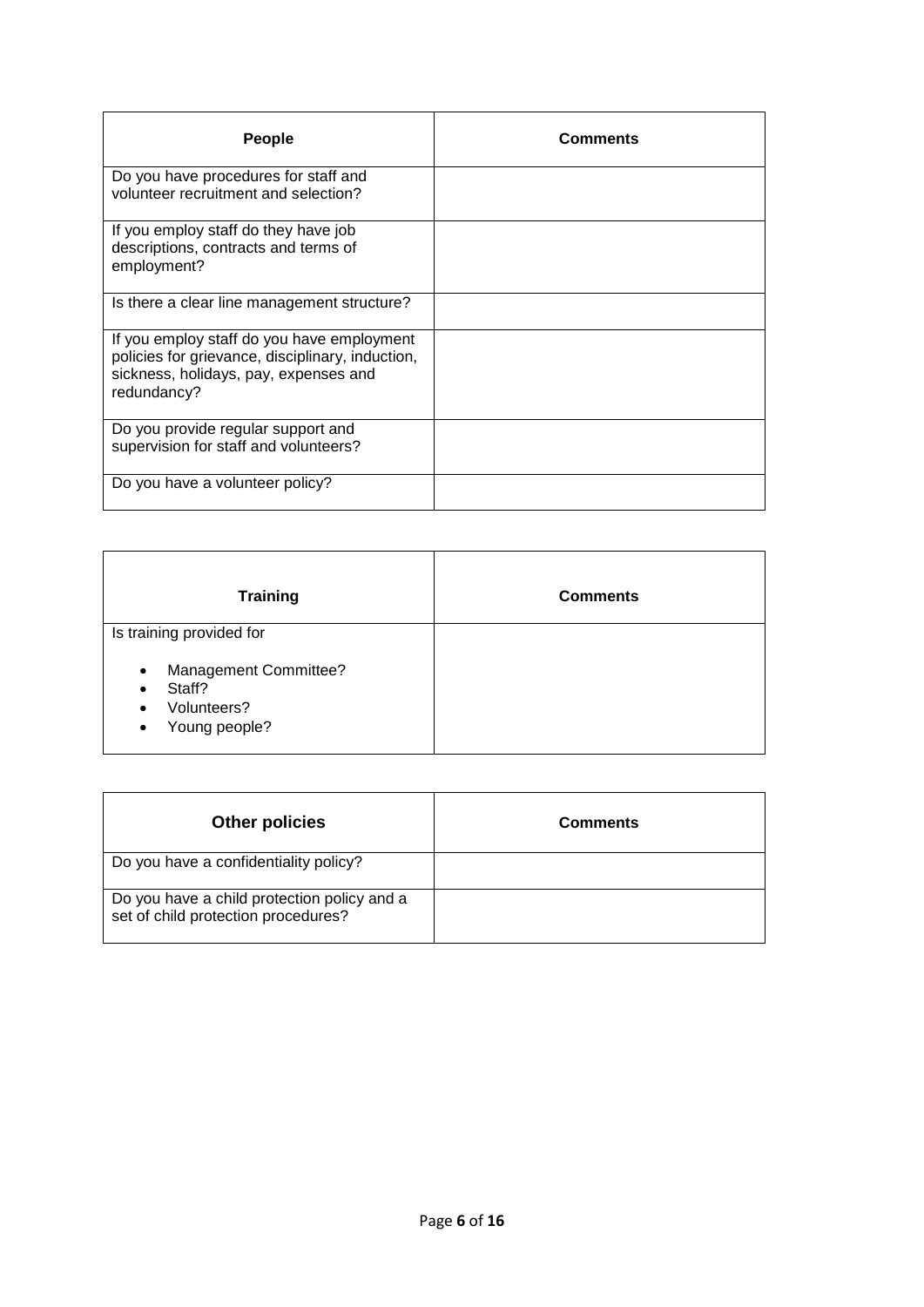| <b>Finance</b>                                                                                    | <b>Comments</b> |
|---------------------------------------------------------------------------------------------------|-----------------|
| Is all income clearly recorded and accounted<br>for?                                              |                 |
| Do you have systems in place to provide<br>good internal controls and are these written<br>down?  |                 |
| Banking and cheque signing<br>Petty cash<br>Retention of receipts<br>Authorisation of expenditure |                 |
| Do you produce an annual budget?                                                                  |                 |
| Does the committee get regular financial<br>reports (at least quarterly)?                         |                 |
| Are your accounts audited or independently<br>examined?                                           |                 |

| <b>Partnerships</b>                                                                                 | <b>Comments</b> |
|-----------------------------------------------------------------------------------------------------|-----------------|
| Do you have good contacts with other<br>relevant agencies in your area?                             |                 |
| Is written information about your organisation<br>and services available to other<br>organisations? |                 |
| Do you hold information about other relevant<br>organisations?                                      |                 |

| <b>Celebrating success</b>                                                         | <b>Comments</b> |
|------------------------------------------------------------------------------------|-----------------|
| Do you make sure that other people and<br>organisations know about your successes? |                 |
| Do you hold information about other relevant<br>organisations?                     |                 |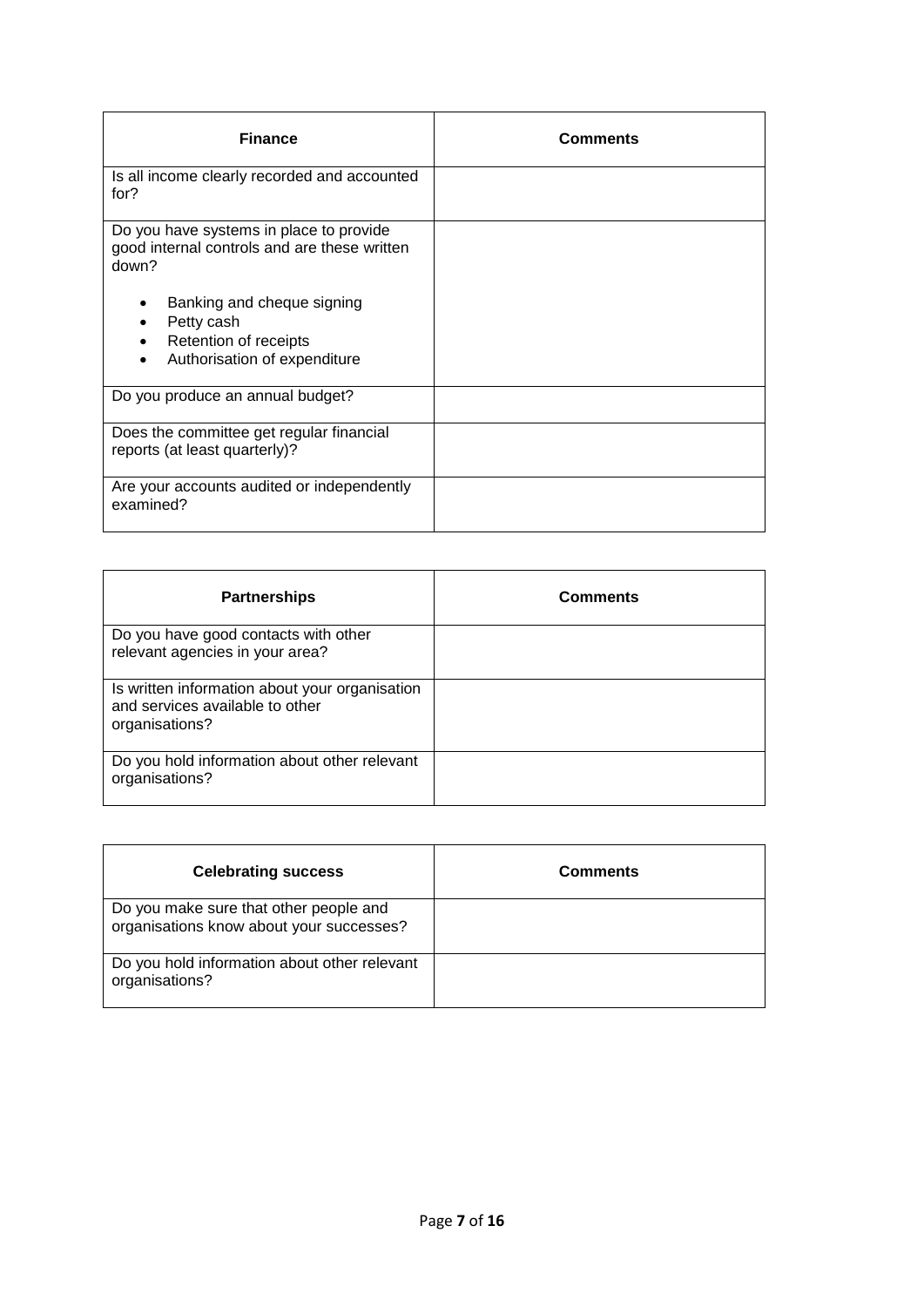#### **4. Finding resources**

When you are sure that you can meet the requirements of funders **then** you are best placed to start to look for funding

| Do you have a plan of what you want to<br>do?                                       | <b>Comments</b> |
|-------------------------------------------------------------------------------------|-----------------|
| Do you know how much money, people and<br>equipment you need to achieve your plans? |                 |
| Do you have enough information about<br>sources of funding and other resources?     |                 |
| Do you have the skills and expertise in<br>making good applications?                |                 |

#### **Next Steps**

Now that you have completed this checklist you will probably have identified many issues and areas of work that you need to work on before you can begin to fund-raise. You can begin to list these, this will form the basis of your fund-raising action plan and act as a guide.

# *Fundraising Action Plan*

**Date:** 

#### **Organisation:**

| Area of<br>work | Cost | <b>Potential</b><br>funders | <b>Deadline</b> | Training/resources,<br>support needs | <b>Notes</b> |
|-----------------|------|-----------------------------|-----------------|--------------------------------------|--------------|
|                 |      |                             |                 |                                      |              |
|                 |      |                             |                 |                                      |              |
|                 |      |                             |                 |                                      |              |
|                 |      |                             |                 |                                      |              |
|                 |      |                             |                 |                                      |              |
|                 |      |                             |                 |                                      |              |
|                 |      |                             |                 |                                      |              |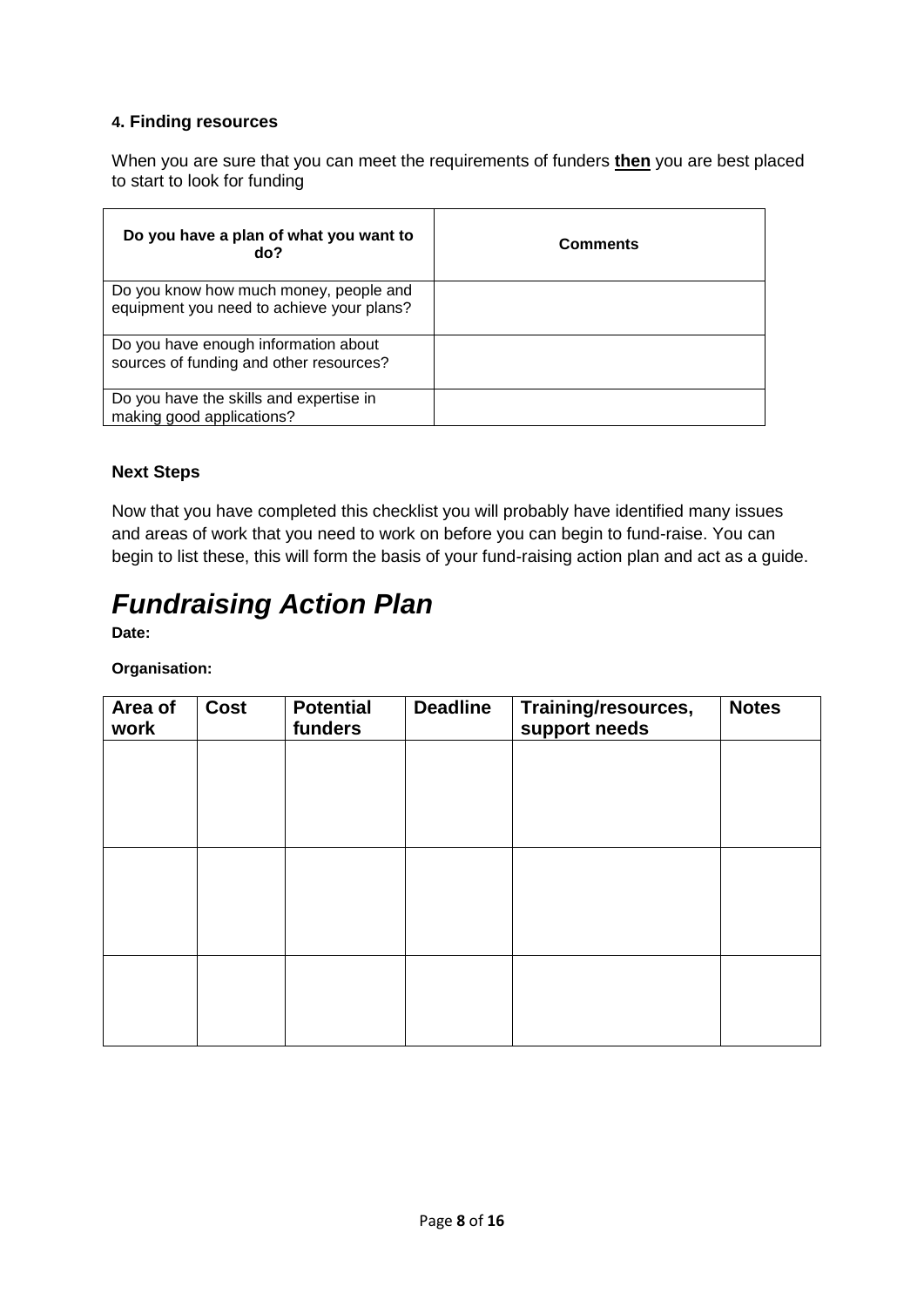# **Basic information to begin fundraising**

| Name                                                        |  |
|-------------------------------------------------------------|--|
| Address                                                     |  |
| Contact person                                              |  |
| Phone                                                       |  |
| What are your aims as an<br>organisation?                   |  |
| Number of people<br>attending activities                    |  |
| Ages of the people<br>attending                             |  |
| What type of activities do<br>you run?                      |  |
| Why were you<br>established?                                |  |
| How do you know that<br>your service is needed              |  |
| How do you ask people<br>what they need?                    |  |
| Which other community<br>organisations do you work<br>with? |  |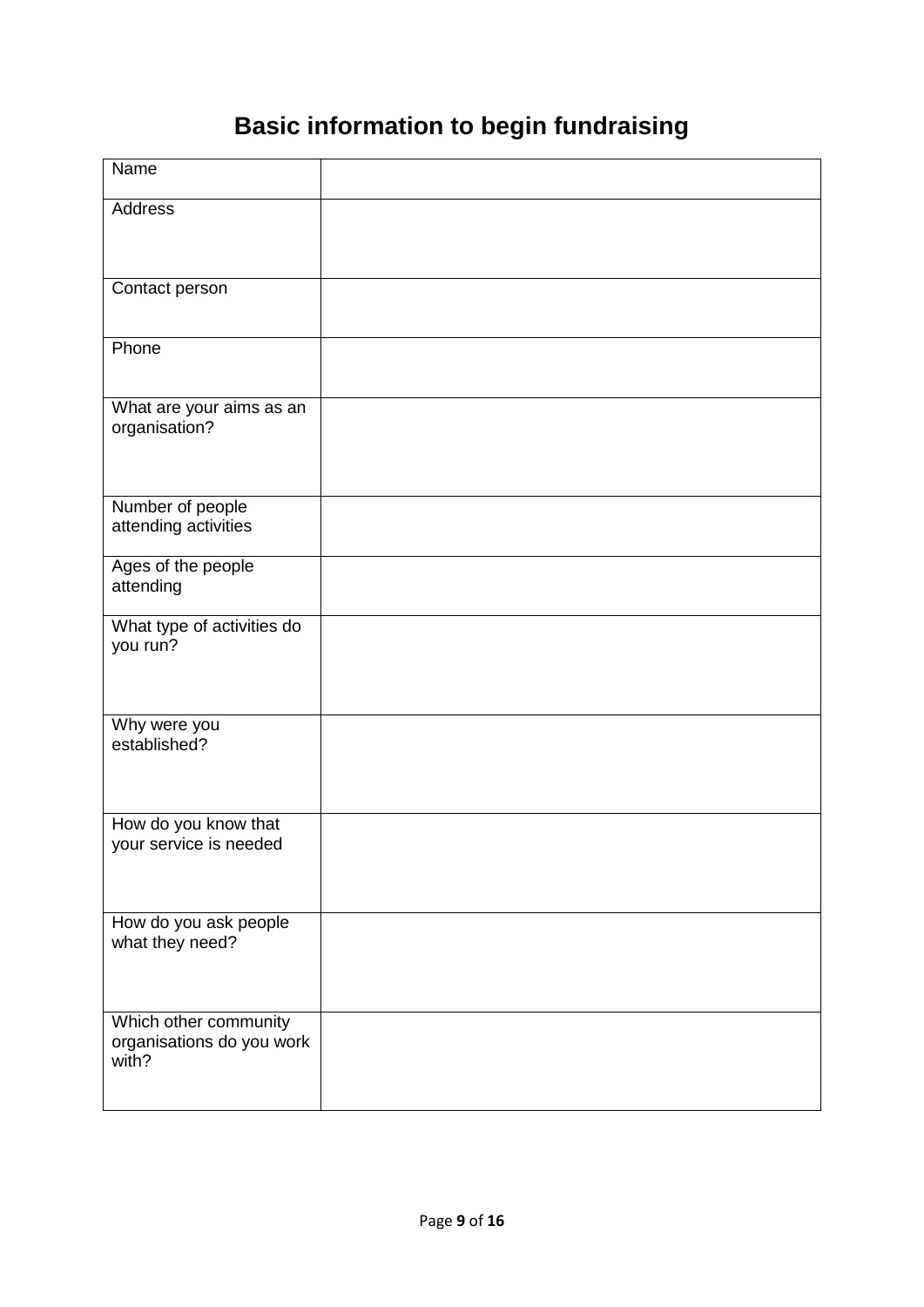### **Developing a Project Profile**

This activity aims to provide you with a guide to help you write a fund-raising proposal.

### The organisation

| What is the name of your organisation?  |
|-----------------------------------------|
| What are the aims of your organisation? |
|                                         |
|                                         |
| Are you a registered charity?           |
| When did you begin this work?           |
| Why did you establish the organisation? |
|                                         |

### The Project

What services and activities do you hope to develop? ……………………………………………………………………………………………………………. ……………………………………………………………………………………………………………. ……………………………………………………………………………………………………………. How do you know there is a need for these services/activities? ……………………………………………………………………………………………………………. ……………………………………………………………………………………………………………. ……………………………………………………………………………………………………………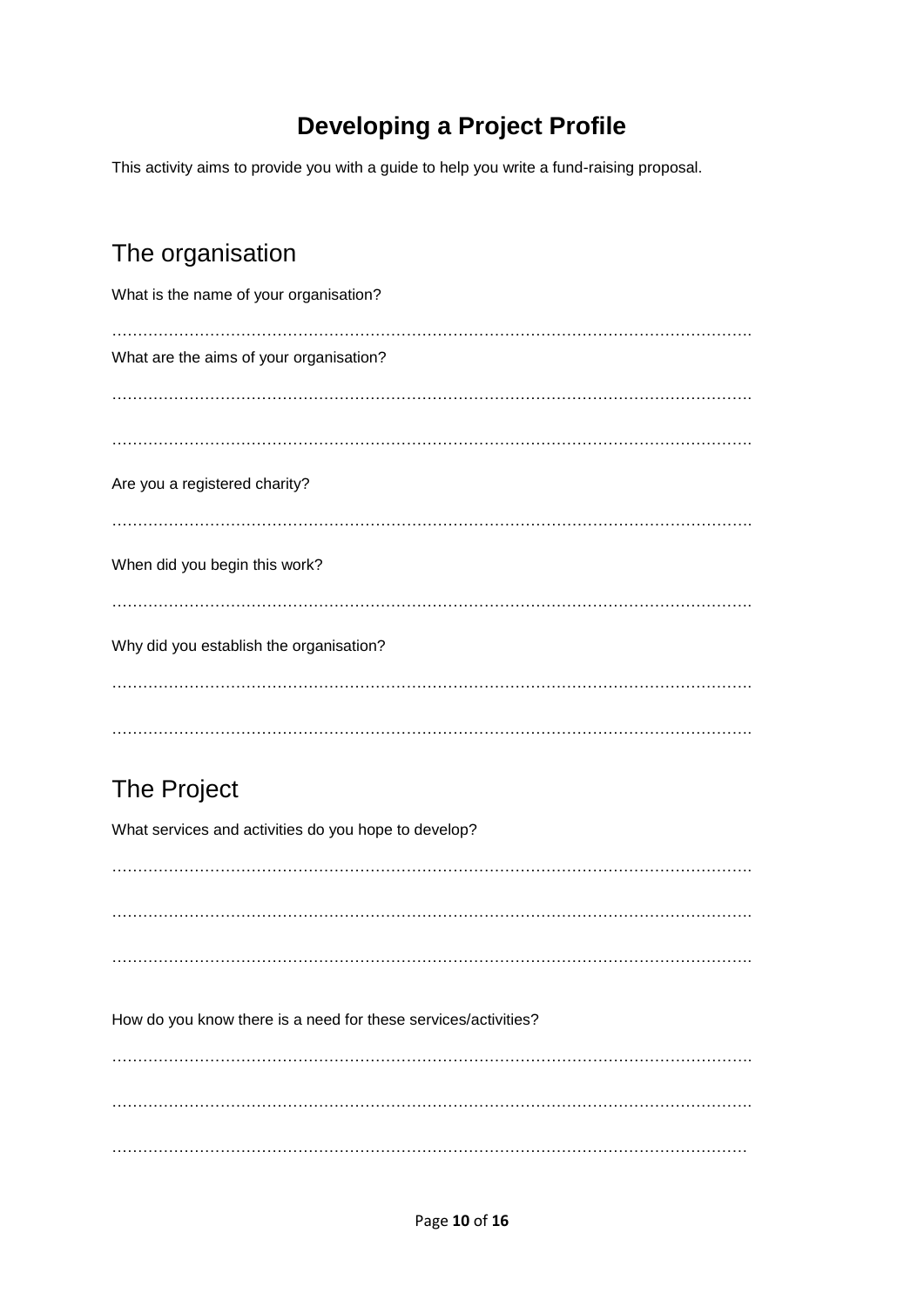Where and when will these activities take place? ……………………………………………………………………………………………………………. ……………………………………………………………………………………………………………. How will the users of the project benefit from your services? ……………………………………………………………………………………………………………. ……………………………………………………………………………………………………………. ……………………………………………………………………………………………………………. Are there any volunteers working on the project? ……………………………………………………………………………………………………………. How do you support and train volunteers? ……………………………………………………………………………………………………………. ……………………………………………………………………………………………………………. ……………………………………………………………………………………………………………. ……………………………………………………………………………………………………………. Do you give people an opportunity to say what they think about your services? ……………………………………………………………………………………………………………. ……………………………………………………………………………………………………………. The Management committee Do you have a management committee? ……………………………………………………………………………………………………………. ……………………………………………………………………………………………………………. How many members are there? Do you have young peoples' representatives on the committee? …………………………………………………………………………………………………………….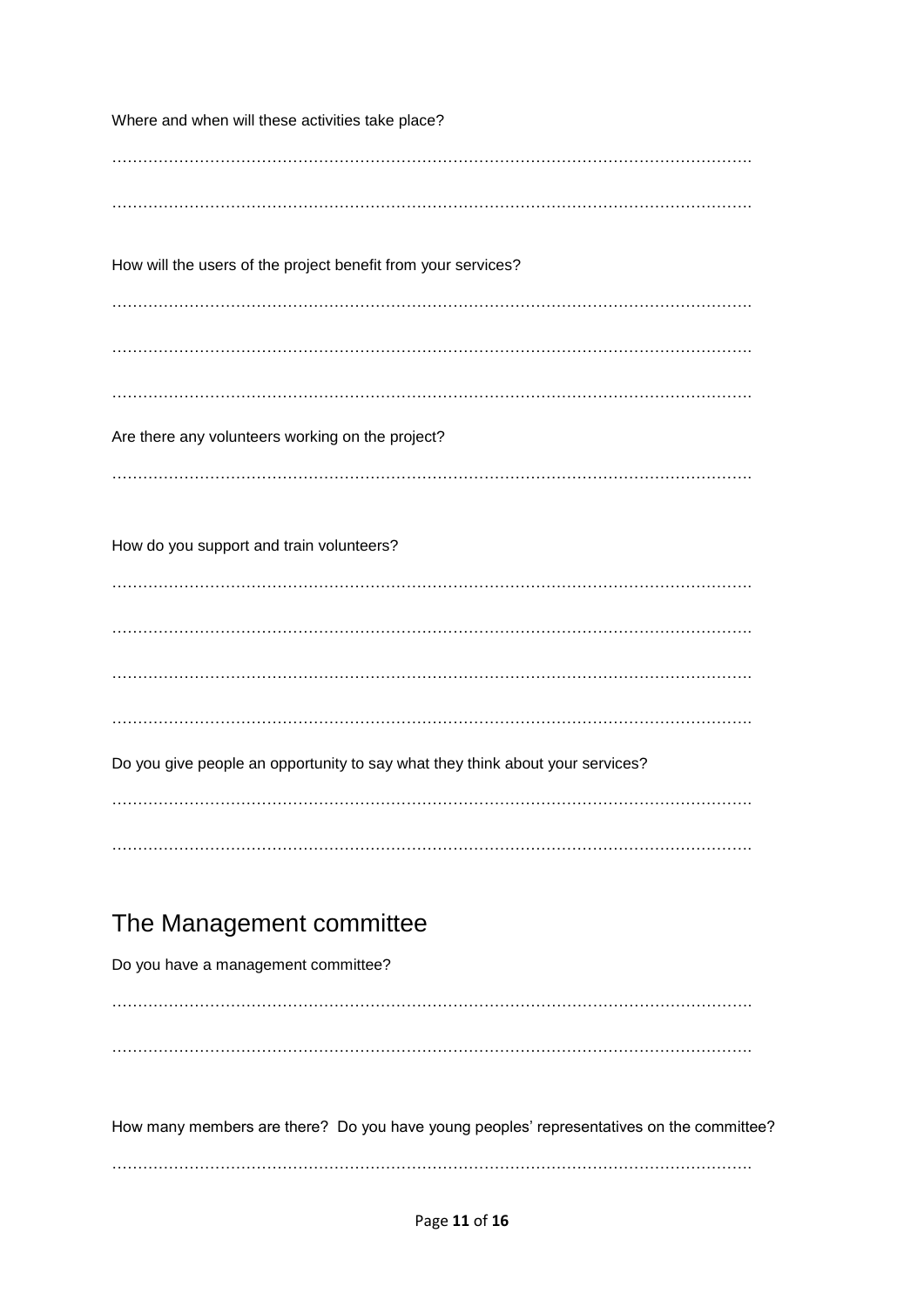How often does the committee meet?

……………………………………………………………………………………………………………. What skills do members of the committee have? …………………………………………………………………………………………………………….

### Networking and partnerships

Do you work closely with other relevant organisations?

……………………………………………………………………………………………………………. ……………………………………………………………………………………………………………. Do you have any links with London-wide or national agencies? ……………………………………………………………………………………………………………. ……………………………………………………………………………………………………………. What support does your project have in the community? …………………………………………………………………………………………………………….

## Financial management

Who is responsible for the financial management of your organisation?

…………………………………………………………………………………………………………….

…………………………………………………………………………………………………………….

Do you have a budget? ……………………………………………………………………………………………………………. How do you plan your income and expenditure? ……………………………………………………………………………………………………………. Who currently funds your organisation? …………………………………………………………………………………………………………….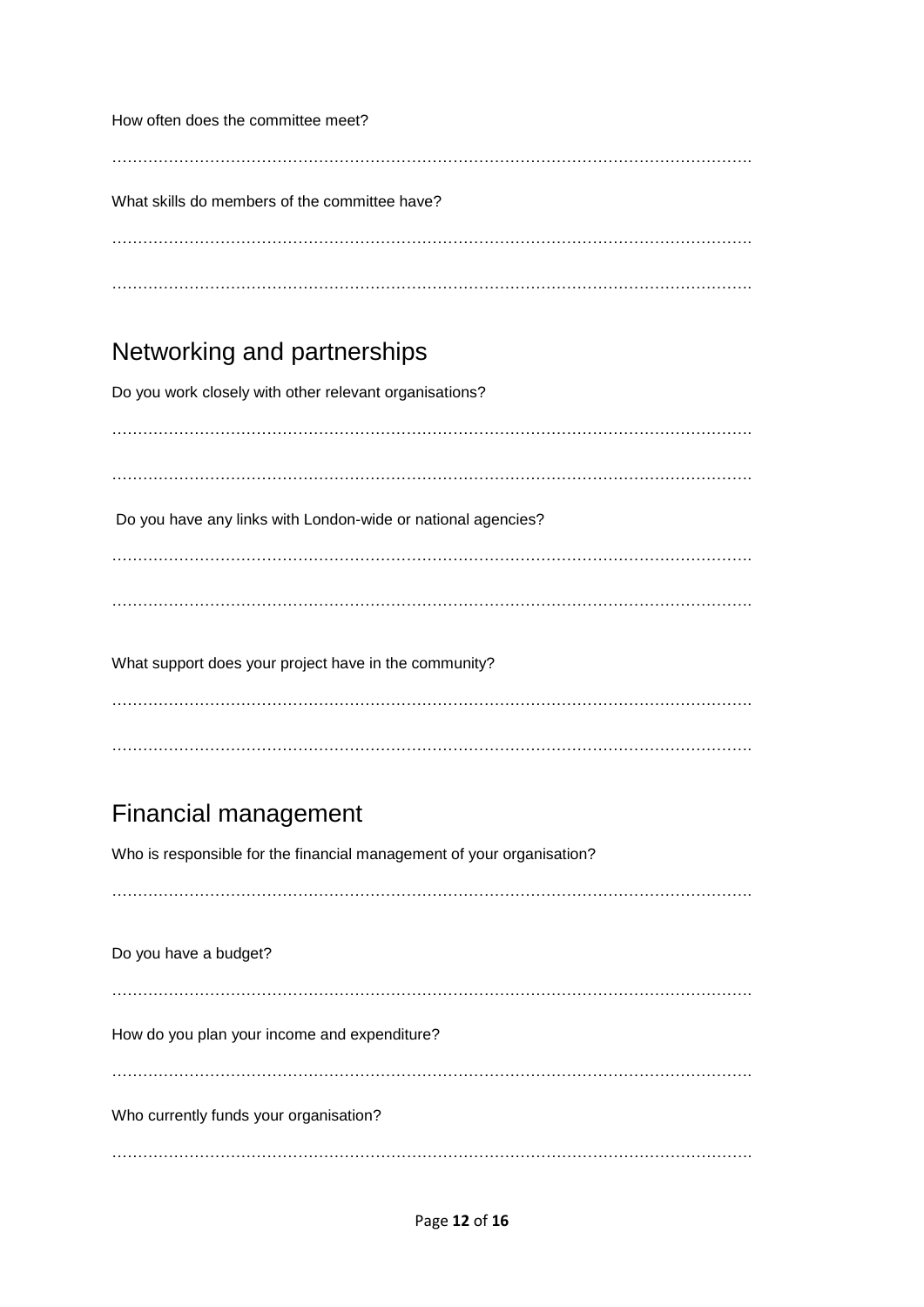…………………………………………………………………………………………………………….

Do you need more money? Why?

…………………………………………………………………………………………………………….

### Monitoring

What systems do you have in place to keep track of your project? e.g. registers, attendance records, progress charts, action plans, comments books, records of meetings .

…………………………………………………………………………………………………………….

…………………………………………………………………………………………………………….

### Evaluating

What do you do well, how are you successful?

……………………………………………………………………………………………………………. How do you know this? ……………………………………………………………………………………………………………. …………………………………………………………………………………………………………….

### **Your Project**

### Summary

What do you need funding for?

…………………………………………………………………………………………………………….

What is the project and who is it for?

……………………………………………………………………………………………………………. ……………………………………………………………………………………………………………. …………………………………………………………………………………………………………….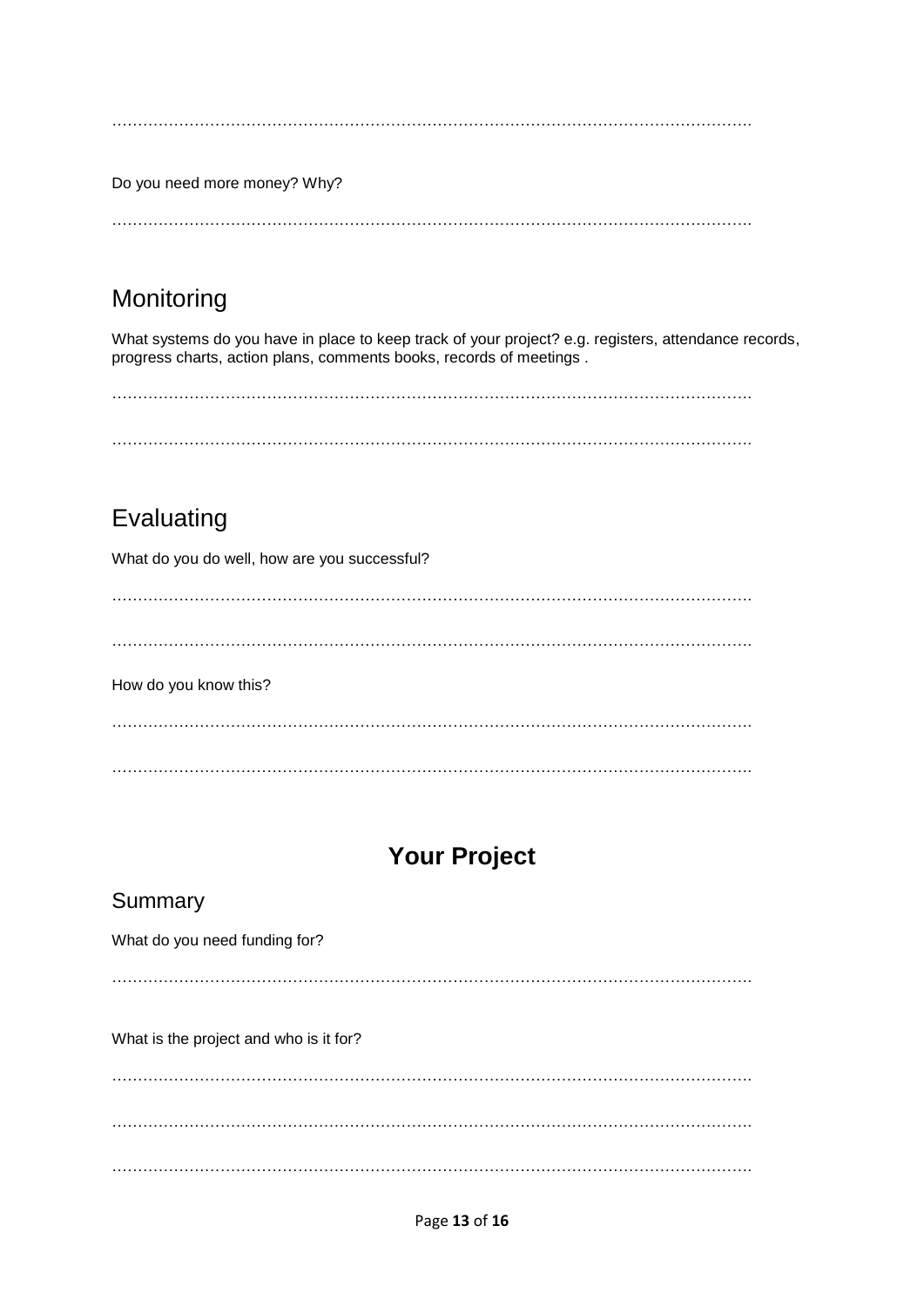How much are you asking for? Description of the project What will the project do? Why is this project needed? How do you know this? Where will it take place, when and how often? Achievements What do you hope to achieve? Who will benefit from the project?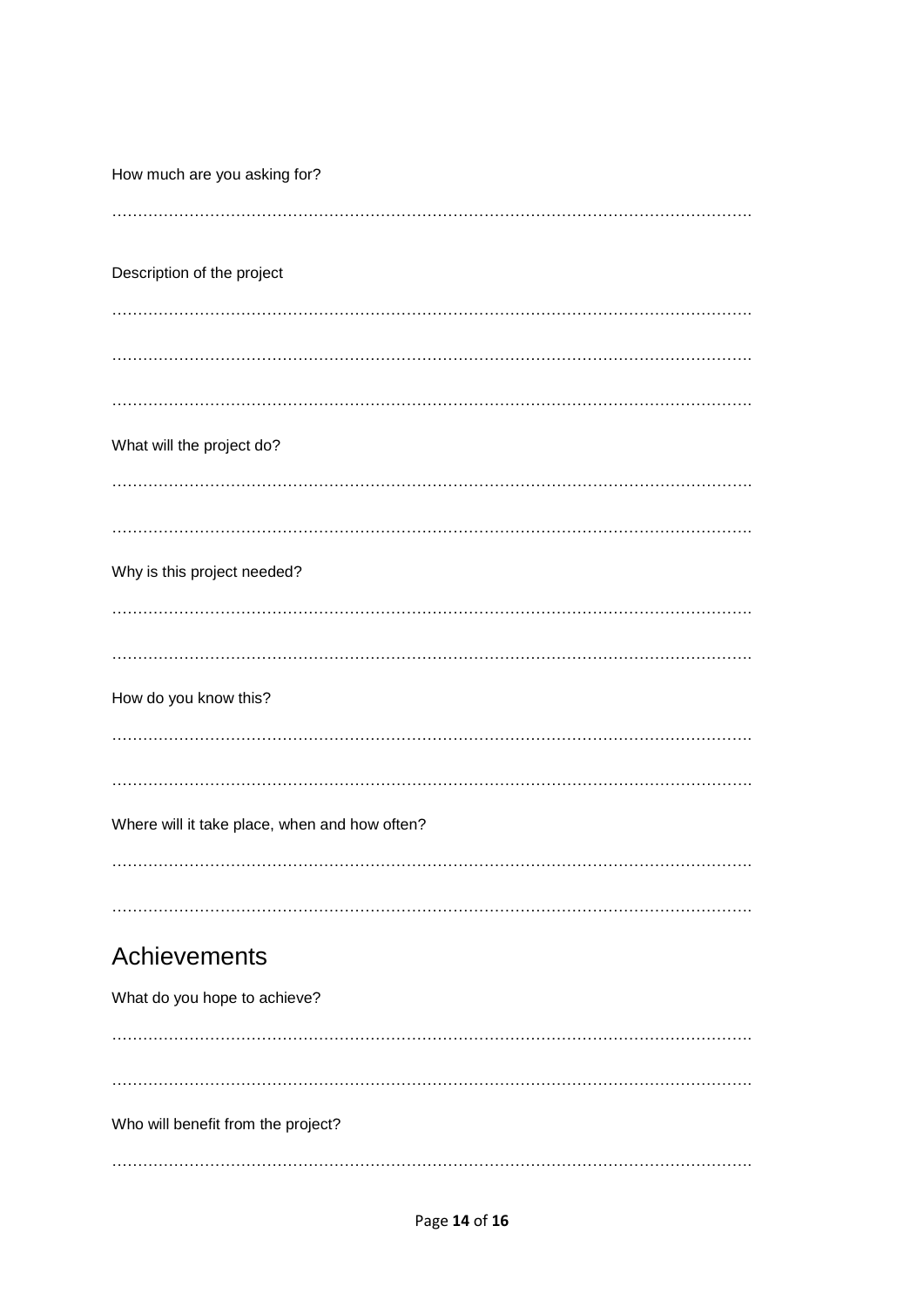How will the community benefit? ……………………………………………………………………………………………………………. Are there any similar projects to yours? …………………………………………………………………………………………………………….

How is your project unique?

### Budget & Income

Are you applying anywhere else?

…………………………………………………………………………………………………………….

Do you raise any funds yourself?

…………………………………………………………………………………………………………….

Do you receive gifts in kind (free)?

…………………………………………………………………………………………………………….

### **Expenditure**

How much will it cost?

…………………………………………………………………………………………………………….

How can you break down the costs e.g. volunteer expenses, publicity etc?

…………………………………………………………………………………………………………….

……………………………………………………………………………………………………………………… ……………………………………………………………………………………………………………………… ……………………………………………………………………………………………………………………… …………………………………………………………………………….